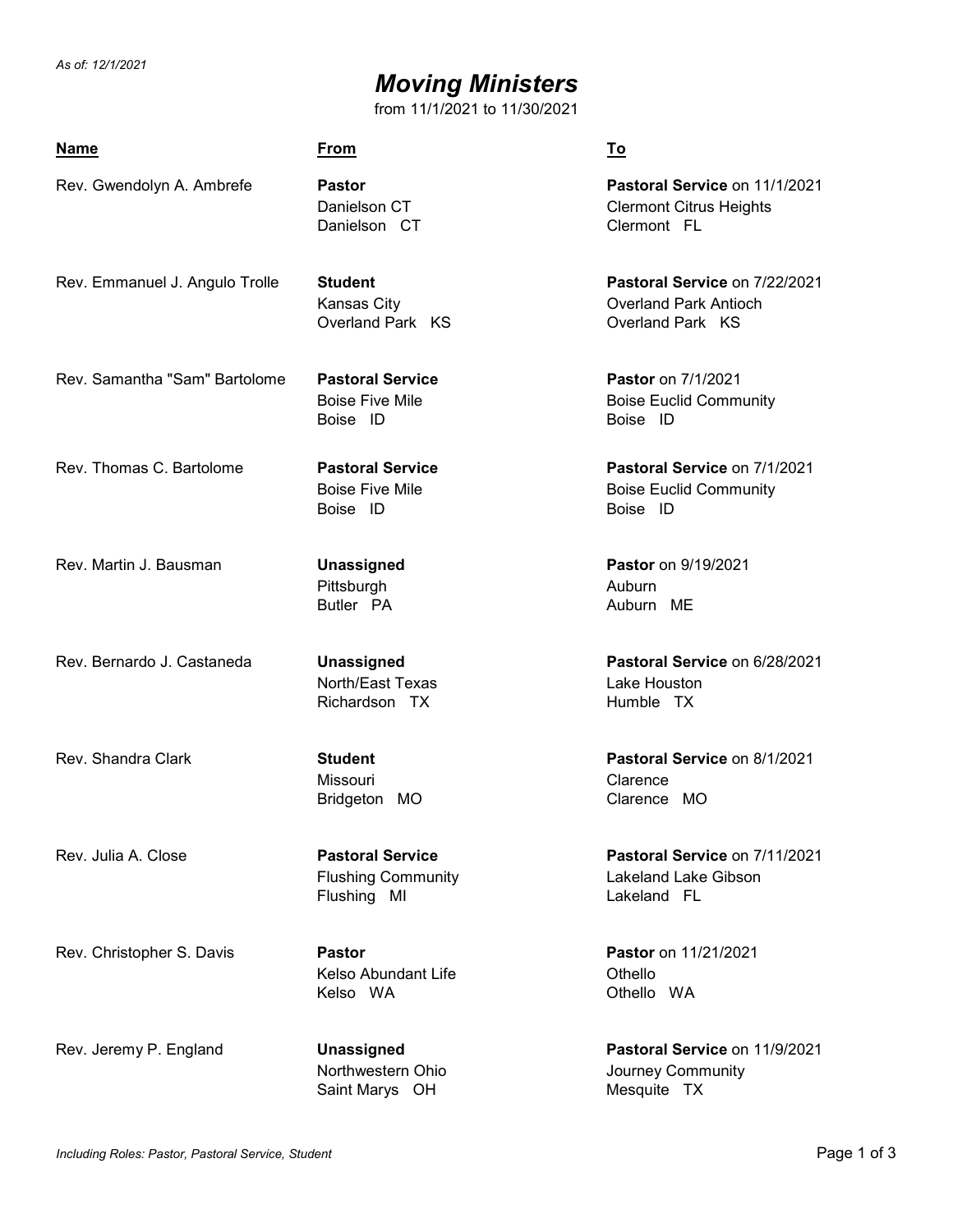*As of: 12/1/2021*

## *Moving Ministers*

from 11/1/2021 to 11/30/2021

| <b>Name</b>                     | From                                                                       | <u>To</u>                                                                          |
|---------------------------------|----------------------------------------------------------------------------|------------------------------------------------------------------------------------|
| Rev. R. Darron Farmer           | <b>Pastoral Service</b><br>Summit<br>Ashland KY                            | Pastor on 10/25/2021<br>Jefferson<br>Jefferson PA                                  |
| Rev. Sarah F. Friedrich         | <b>Pastoral Service</b><br><b>Zillah First</b><br>Zillah WA                | Pastor on 11/14/2021<br>Yakima New Hope Community<br>Yakima WA                     |
| Rev. Jeremy G. Gomez            | <b>Pastoral Service</b><br>Clare<br>Clare MI                               | Pastor on 11/7/2021<br>Cadillac Cherry Grove<br>Cadillac MI                        |
| <b>Rev. Michael Scott Grant</b> | <b>Unassigned</b><br>Florida<br>Lakeland FL                                | <b>Pastor</b> on 11/7/2021<br>New Port Richey First<br>New Port Richey FL          |
| Rev. Jeffrey P. Guiwa           | <b>Unassigned</b><br>Los Angeles<br>Arcadia CA                             | Pastor on 7/1/2021<br>Los Angeles First Filipino<br>Los Angeles CA                 |
| Rev. Kent W. Hubbard            | <b>Pastoral Service</b><br><b>Edmond First</b><br>Edmond OK                | Pastoral Service on 10/25/2021<br><b>Oklahoma City Trinity</b><br>Oklahoma City OK |
| Rev. James C. Jividen           | <b>Pastoral Service</b><br>Lehigh Valley Brookside<br>Macungie PA          | <b>Pastor</b> on 11/1/2021<br>Foundation<br>Augusta GA                             |
| Rev. Kaitlyn I. Kleppinger      | <b>Student</b><br>MidSouth<br>Nashville<br>- TN                            | Pastoral Service on 11/1/2021<br>Darby Creek<br>Orient OH                          |
| Rev. Charmaine Kofler           | <b>Pastor</b><br><b>Ottawa Bridlewood Community</b><br>Kanata ON<br>Canada | Pastoral Service on 9/1/2021<br><b>Brampton</b><br>Brampton ON<br>Canada           |
| Rev. Kaylha McGee               | <b>Student</b><br>Missouri<br>Bridgeton MO                                 | Pastoral Service on 7/1/2021<br>Harvester<br>Saint Peters MO                       |